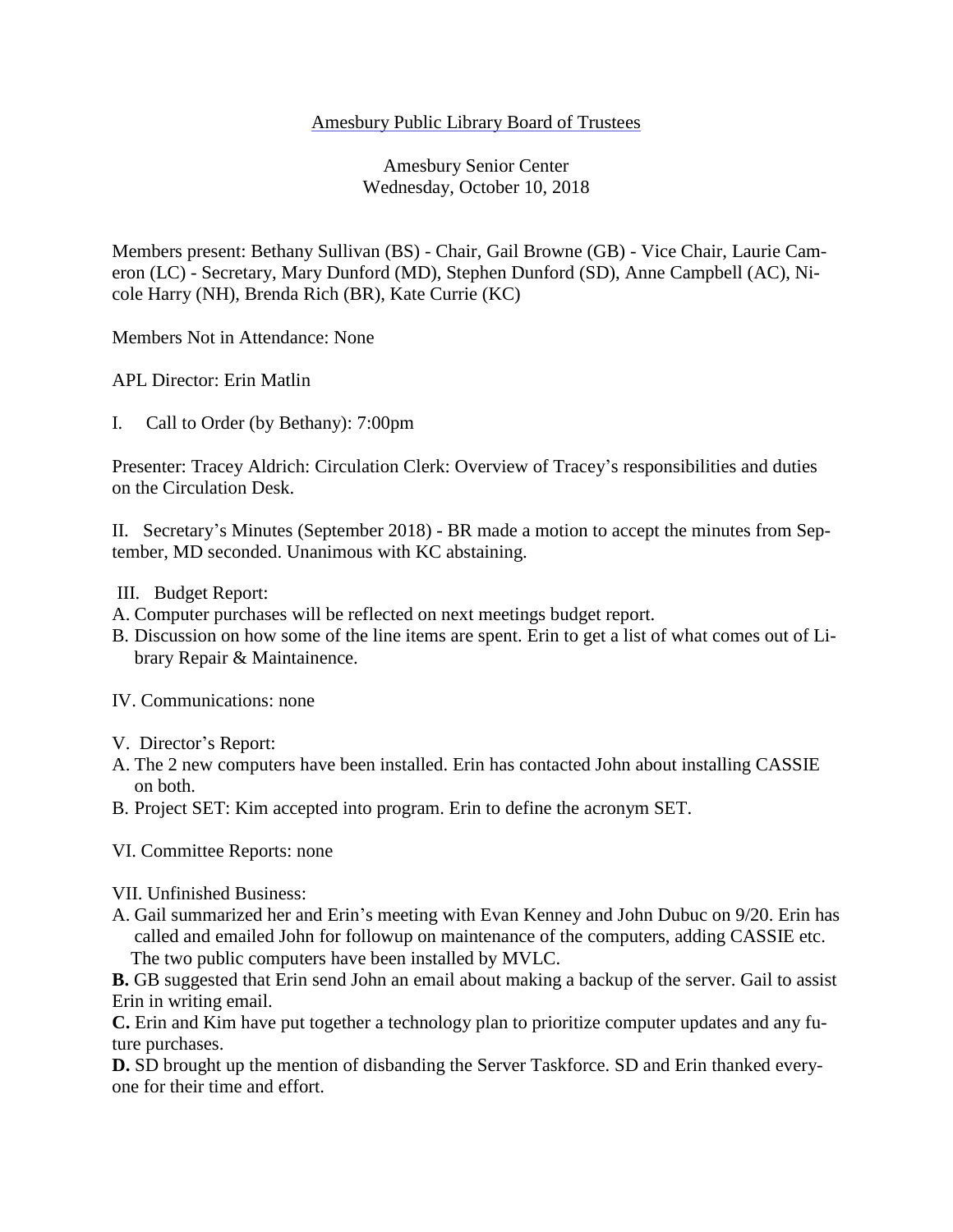**E.** Rob Desmaris, Dennis Nadeau, Meghan Peterson, Erin met at Library. Rob explained the severity of the ceiling issue to Evan. Rob, Dennis and Meghan met at the Library on 9/24 to review ceiling. Dennis immediately mentioned that ceiling was definitely worse than 6 months ago when last reviewed. Rob took pictures of ceiling and said he would email Evan and let him know what needs to be done now. Dennis said he would cosign letter going to Erin. Evan told Erin on 10/3 he had not heard from Rob. Meghan gave estimates of how much and what items needed to be moved to storage during the project.

In Rob's original estimate, he redefined Demolition as Preparation, tarp the area to keep dust to a minimum.

Gail made motion to write a Library Trustee email to the Mayor, Rob, Dennis and Evan, cc Erin, to state that the trustees would like to move the project forward and make it a Capital Improvement. SD asked for amendment to include a timeline of what has already been done as far as the pictures being taken, and meetings taken place. MD seconded the motion with the amendment. Motion was unanimous.

**F.** Head of Technical Services position update: job description now requires an MLS which would allow the Library to use the employee on other desks as needed in addition to their other responsibilities. Erin sent new description to Michaela, the Union steward and asked to be CC'd when she sends to the Union. Erin has not heard back from Michaela. Erin also sent to Evan and he has asked Erin not to forward any further. Evan believes the job can be done at a grade 12 instead of the grade 14 step 1. MD suggested Erin find out if other libraries use the same union and find out if they have a grade 14 with a MLS position, reason being bring more facts to Evan to help him understand if this is a MLS position, it must be a grade 14. Erin has sent Evan an email asking for a time to discuss this but has not heard back.

**G.** Suzanne's party will be at Molise on November 18th at 4PM. Trustees will sign and card and pitch in for a small gift.

VIII. New Business:

**A.** Policy Review:

Page 1: Update "concern" to "need" in second paragraph

Page 9: Update 's to s' in school summer reading, 4th paragraph down

Page 9: Under Reconsideration of Library Materials update to Citizen request to match appendix D wording and reference appendix D.

GB made motion to approve the Materials Selection Policy. MD seconded. Unanimous.

**B.** Holidays and Documentation: Erin to clarify year to year closures. For example closing at 3pm on Prom. The Library employees have asked Erin for clarification: when we close for Prom at 3pm it is understood that no one needs to make up the hours that were missed. Prom, Thanksgiving Eve and New Years Eve, employees are not expected to make up the hours.

IX. Other:

A. Final statistics for FY18 coming soon. Door frame picture September 2018, lower level near vault. Looks to be some water damage around door on wood paneling.

B. MD had provided Erin with past information on the front doors being refinished and restored.

C. Meghan won the \$1000 award for the Penguin Random House Innovation.